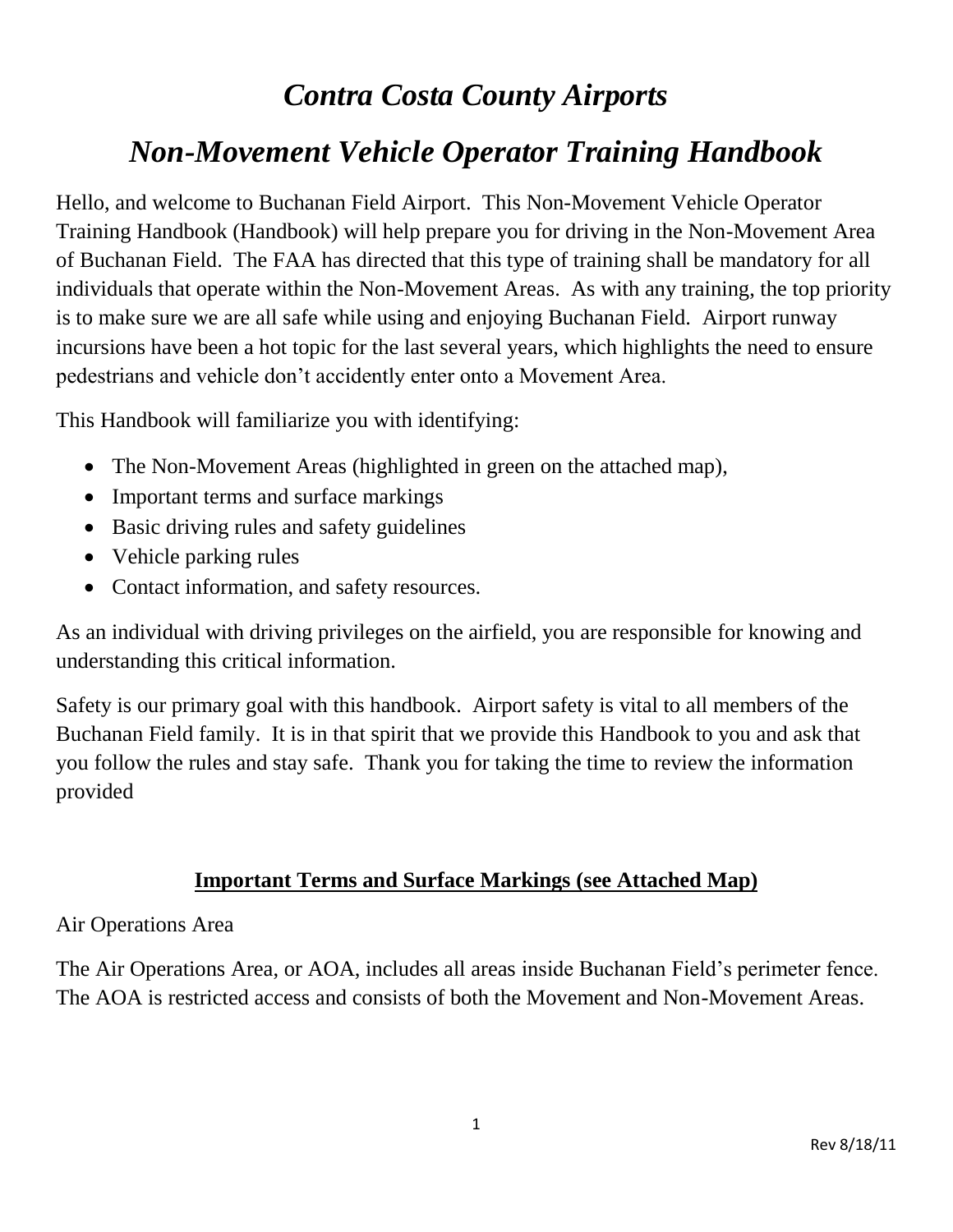## Non-Movement Area

The Non-Movement Area is defined as the taxi areas and ramp areas not under control of the Air Traffic Control Tower (ATCT). The Non-Movement Area includes the East Ramp, Main Ramp, Northwest Ramp, and Gravel Area.

## Movement Area

The Movement Area consists of the taxiways and runways. These areas are even more restricted than the Non-Movement area for vehicles and pedestrians and require prior permission from the Director of Airports. Completing this manual does not qualify you to enter any Movement Areas while on foot or in a vehicle. Entering Movement Areas as a pedestrian or in a vehicle requires prior approval by Airport Operations.

# East Ramp

The East Ramp (see Attached Map) is the tie-down and hangar areas east of John Glenn drive.

# Main Ramp

The Main Ramp (see Attached Map) is private leaseholds consisting of CalStar, Sterling Aviation, and Pacific States Aviation as well as the transient ramp west of the Crowne Plaza hotel. Vehicle access to these areas is strictly reserved to these entities and their escorted guests.

### Northwest Ramp

The Northwest Ramp (see Attached Map) is the paved area between Discovery Hangar and the Gravel Tie-down area. The access road to this area crosses in front of the Discovery hangar and the area between APEX and BAHOA hangars, so proceed with extreme caution.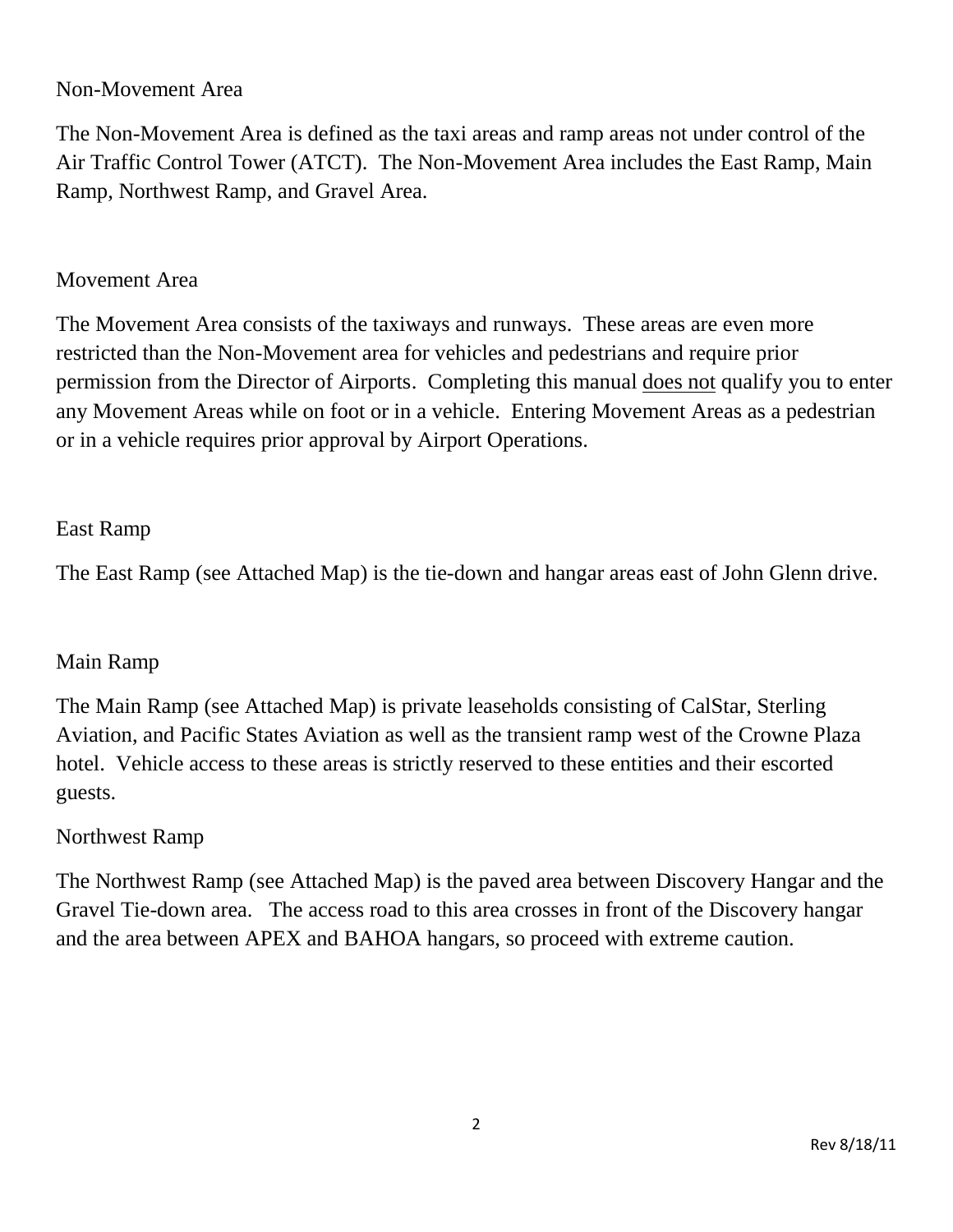# Gravel Area

The Gravel Area (see Attached Map) is the gravel area between Northwest Ramp and the TDMC Hangar. The access road to this area crosses in front of the Discovery hangar and the area between APEX and BAHOA hangars, so proceed with extreme caution.

# **Basic Rules for driving in the Non-Movement Area**

The first rule for driving in the Non-Movement Area is that aircraft ALWAYS have the right of way. This rule is absolutely vital for the safety of yourself and the pilot of any aircraft because often you can see them better than they can see you.

All applicable laws in the State of California vehicle code are still in effect in the Non-Movement Area. Some examples would include wearing your seatbelt or a helmet if riding a motorcycle.

Yield to all emergency equipment. In addition to the Airports' own Aircraft Rescue Fire Fighting (ARFF) vehicles, mutual aid may be responding to the Airport or operating on the Airport during emergencies. It is vital that their movements not impeded in any way.

In light of the fact that the Non-Movement area is restricted access, you are asked to do your part in ensuring that only individuals that have permission to be in the Non-Movement Area are allowed. The most important area to pay attention to is the gates onto the Airport. While letting in your own guests is okay, you should never let individuals that you do not know follow you through the gates (referred to as piggybacking). Damage to both tenant's planes and hangars, including stolen items could be the consequence of allowing someone through that shouldn't be on the field. You wouldn't want it to happen to you, so please don't enable it to happen to someone else.

Another gate related issue is making sure you are using a gate that your vehicle will fit through. If you need to bring a trailer into the Airport, please contact Airport. After driving through a vehicle gate, please stop to verify that the gate has closed. If a gate malfunctions, notify Airport Operations personnel immediately.

 Guests of any tenant should always be escorted while in the AOA by someone that has been trained in the Non-Movement Area rules. It is vital that guests are escorted because of the possible dangers to both the guests and other Airport users, since guests are less likely to be aware of all the dangers the Non-Movement area may present.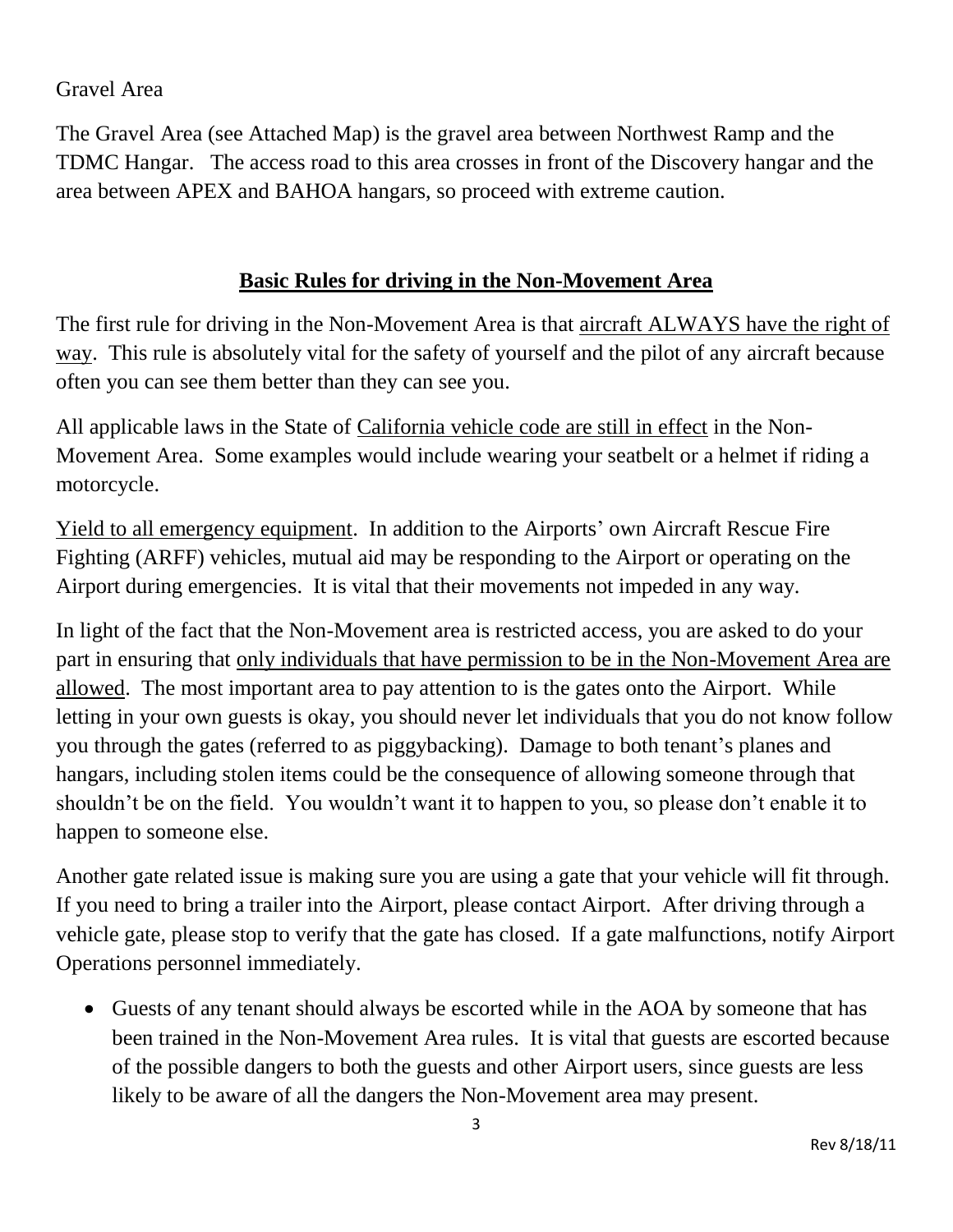- The speed limit for the Non-Movement Area is 15 mph.
- Drivers should LOOK and LISTEN for moving aircraft. It is suggested that you roll down a window while driving in the Non-Movement Area. Also watch for passengers exiting aircraft and pedestrians in the Non-Movement Area.
- DO NOT drive under any portion of an aircraft. Damage to aircraft is very expensive and while you may think the wing is high enough to go under, paying for the consequences if you are wrong are not worth it.
- When in doubt, YIELD. It is better to take a couple extra seconds than to guess wrong about what the other person is going to do.
- As with driving on the highways, take extra precautions when driving at night or in inclement weather. Slow down and always have your lights on.
- In the event you have an accident, report it immediately to Airport Operations personnel. Damage to aircraft, vehicles and buildings can always be repaired but not telling someone could lead to far greater consequences.
- DO NOT drive across the tie-down cables, except for parking in your own tie-down space. It may take a couple minutes more to drive to the end of a row and go around but the tie-down equipment and your vehicle can be damaged by driving across them.
- Vehicles must be parked in your tie-down space or inside your hangar. All guests must also park in your tie down or hangar space. Guests on the East Ramp can also park in the parking lot outside the AOA. You should never park vehicles in any taxilane including in front of hangars as you may block other individuals from using their airplane.